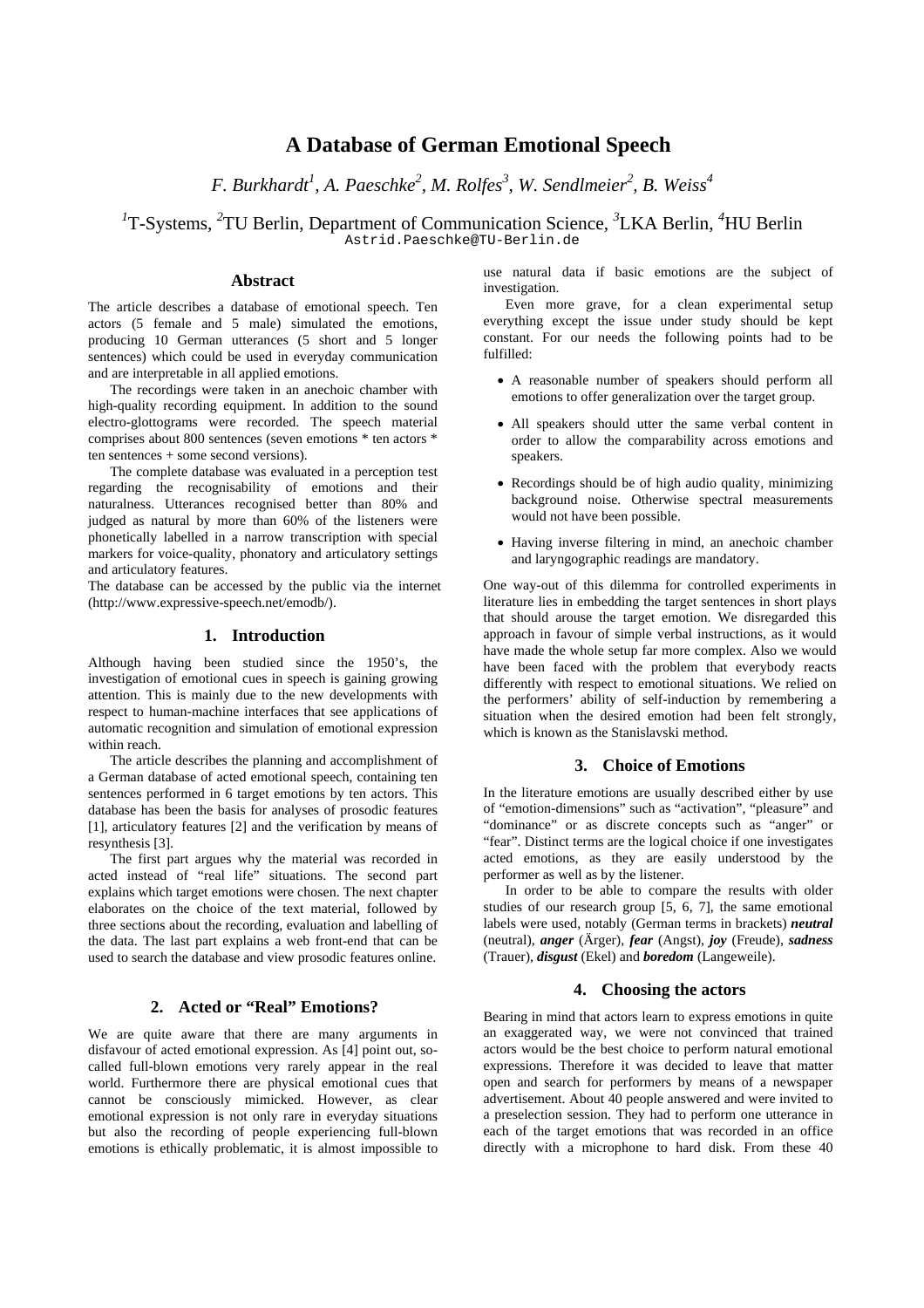sessions, three expert listeners selected 10 people, equally representing the sexes, by judging the naturalness and recognisability of the performance. Interestingly, all but one of the chosen ones had indeed passed an acting schooling.

# **5. Text material**

Setting up the database with speech data in which actors simulate emotions has the advantage that it is possible to control the individual sentences to be spoken. It is important, though, that all these sentences should be interpretable in the emotions under review and that they contain no emotional bias. Two different kinds of text material would normally meet these requirements:

- Nonsense text material, like for instance haphazard series of figures or letters, or fantasy words (e.g. [8]).
- Normal sentences which could be used in everyday life.

Nonsense material is guaranteed to be emotionally neutral. However, there is the disadvantage that actors will find it difficult to imagine an emotional situation and to produce natural emotional speech spontaneously. According to [9] this is why nonsense material rather results in stereotyped overacting.

In comparison with poems and nonsense sentences, the use of everyday communication has proved best [9], because this is the natural form of speech under emotional arousal. Moreover, actors can immediately speak them from memory. There is no need for a longer process of memorising or reading them off a paper, which may lead to a lecturing style. In the construction of the database, priority was given to the naturalness of speech material and thus everyday sentences were used as test utterances. A total of ten sentences, five consisting of one phrase and five composed of two phrases were constructed so that they could be interpreted in the target emotions. Moreover, they are utterances which both from their choice of words and their syntactic construction may be used in everyday life.

One of the aims of developing the database was to facilitate analyses of articulatory reduction. Thus, the phonotactic construction of the test sentences had to contain the possibility of different reduction forms. The test sentences were constructed so that they allow all possible deletions and assimilations of segments, according to [10], spread among the 10 sentences. To carry out formant analyses the test sentences had to contain as many vowels as possible.

The following sentences were used:

- a01: Der Lappen liegt auf dem Eisschrank. (The cloth is lying on the fridge.)
- a02: Das will sie am Mittwoch abgeben. (She will hand it in on Wednesday.)
- a04: Heute Abend könnte ich es ihm sagen. (Tonight I could tell him.)
- a05: Das schwarze Stück Papier befindet sich da oben neben dem Holzstück. (The black sheet of paper is up there beside the piece of timber.)
- a07: In sieben Stunden wird es soweit sein. (In seven hours the time will have come.)
- b01: Was sind denn das für Tüten, die da unter dem Tisch stehen? (What are the bags standing there under the table?)
- b02: Sie haben es gerade hochgetragen und jetzt gehen sie wieder runter. (They have just carried it upstairs and now they are going down again.)
- b03: An den Wochenenden bin ich jetzt immer nach Hause gefahren und habe Agnes besucht. (At the weekends I have always gone home now and seen Agnes.)
- b09: Ich will das eben wegbringen und dann mit Karl was trinken gehen. (I just want to take this away and then go for a drink with Karl.)
- b10: Die wird auf dem Platz sein, wo wir sie immer hinlegen. (It will be in the place where we always put it.)

#### **6. Recording the data**

To achieve a high audio quality the recordings took place in the anechoic chamber of the Technical University Berlin, Technical Acoustics Department using a Sennheiser MKH 40 P 48 microphone and a Tascam DA-P1 portable DAT recorder. In addition to the pure audio data electro-glottograms were recorded using the portable laryngograph (Laryngograph Ltd.). Recordings were taken with a sampling frequency of 48 kHz and later downsampled to 16 kHz.

The actors were standing in front of the microphone so they could use body language if desired, only hindered by the cable of the laryngograph and the need to speak in the direction of the microphone with a distance of about 30 cm (see figure 1).



*Figure 1:* One of the actors during the recordings in the anechoic chamber

There was a single recording session with every actor under supervision of three phoneticians, two of them giving instructions and feedback, one monitoring the recording equipment. Each session lasted about two hours. The text of every utterance was prompted to the actor to avoid a reading intonation style. After that they could choose emotions one after another. They heard a short characterization of this emotion (e.g. happiness after winning a large amount of money in the lottery or sadness caused by losing a very good friend or relative) and got time to put themselves into this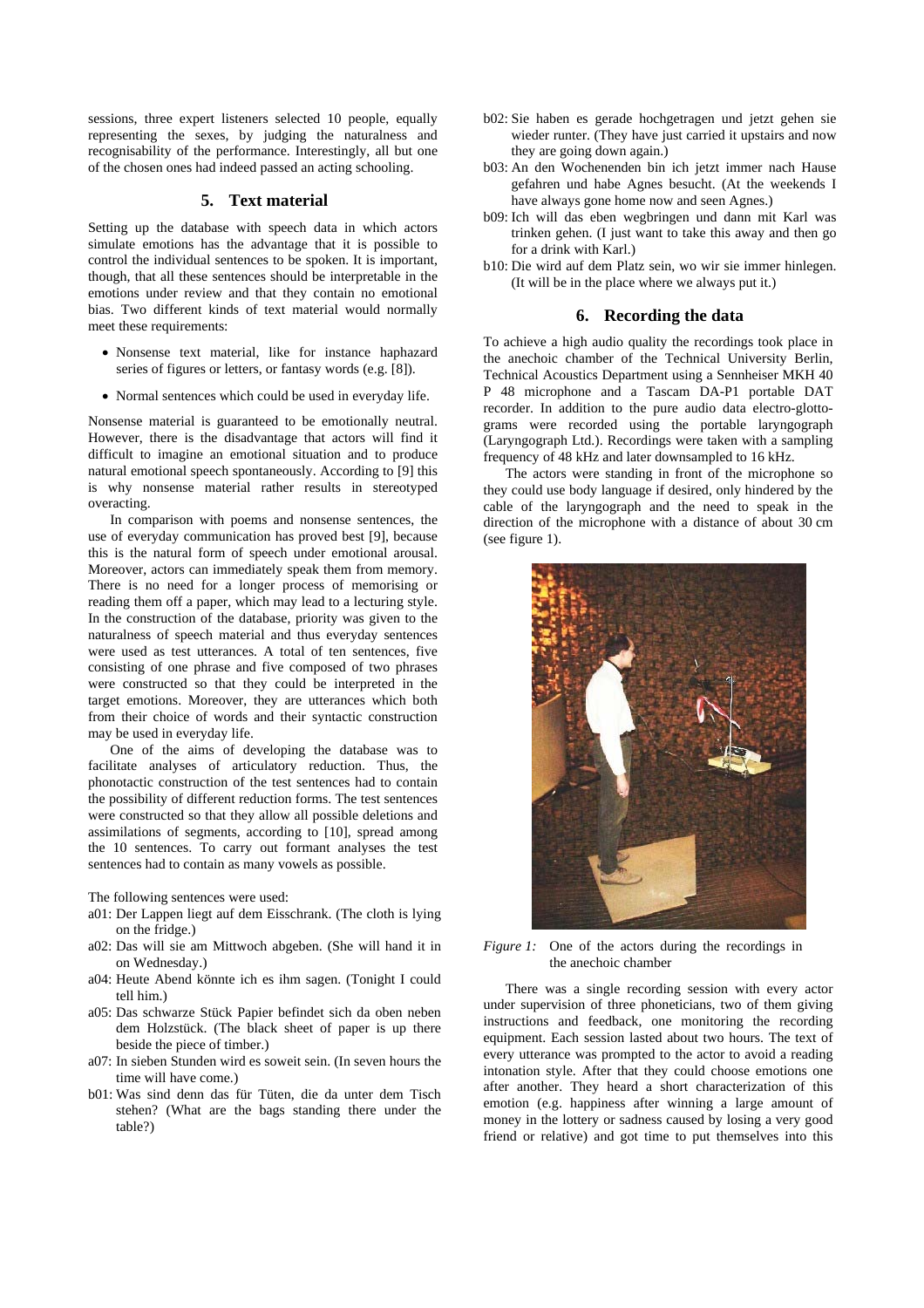specific emotion. The actors were asked to remember a real situation from their past when they had felt this emotion. By this way we got recordings from actors who re-experienced the emotions and at most favourable terms developed the same physiological effects as in the real situation.

Actors produced each of the sentences as often as they liked. For some combinations we therefore recorded several variants. The actors were instructed not to shout to express anger and to avoid whispering while expressing anxiety. This was necessary in order to get data still analysable regarding voice quality. Attention was paid to a casual pronunciation. A speaking style like on stage should be avoided.

There still remain at least three problems: Because the actors were not only standing but moving in front of the loose-hanging microphone, the distance between mouth and microphone was not constant and that is why the analysis of signal energy would be unreliable. Furthermore the recording level had to be adjusted between very loud speech (mostly anger) and very quiet speech (mostly sadness). Another problem applies to the intonation contour: Actors chose different words for realizing the sentence accent which makes a comparison of fundamental frequency contours more complicated.

# **7. Evaluating the data**

To ensure the emotional quality and naturalness of the utterances a perception test was carried out. 20 subjects took part in this test. They were presented with the utterances in random order in front of a computer monitor. They were allowed to listen to each sample only once before they had to decide in which emotional state the speaker had been and how convincing the performance was .



*Figure 2:* Recognition rates and significant differences between emotions

Mean recognition rates are shown in figure 2. Connecting lines between the bars show significant differences between emotions ( $p < 0.05$ ). Utterances with a recognition rate better than 80% and naturalness better than 60% were chosen for further analysis. On the whole, about 500 utterances out of 800 were left out.

Two more perception tests were carried out: In one test subjects were asked to rate the strength of the displayed emotion for each utterance, in the other subjects had to judge the syllable stress of every utterance. In both tests subjects had the possibility to listen to the utterances as often as they liked before giving their rating. Results were that most emotions are moderate up to strong. Emotional strength was then used as a control variable in statistical analyses. Evaluating the syllable stress was necessary for the analysis of stress because objective measurements of stress are not available. This test was the only one in which only phonetically trained subjects took part because other people felt not to be able to rate the syllable stress.

## **8. Labeling the data**

Utterances were annotated using ESPS/waves+. Two label files in ASCII format were created for every utterance. The first label file contains a narrow phonetic transcription that is based on auditive judgement supported by visual analysis of oscillogram and spectrogram (see figure 3 for an example including the electro-glottogram). For the transcription the SAMPA phonetic alphabet was used. Emotional characteristics of voice and manner of speaking were labelled with additional characterisations, namely annotations of articulatory settings like *harsh voice* or *whispery voice* [11, 12]. While phonemic segments were labelled with SAMPA symbols, settings and diacritics were marked with German abbreviations (e.g. "nas" for nasal).

Segment and pause boundaries were labelled, too. Each single sound was transcribed with one symbol, except for diphthongs and plosives. Diphthongs were treated as one segment. Additional symbols were assigned to burst and aspiration phases of plosives. Diacritics were not associated with regular segment boundaries. The exact time of occurrence and disappearance was labelled with " $+/-$ " (e.g. "+nas" until "-nas" for a nasalised part). The used IPA diacritics are the following: *voiceless*, *voiced*, *aspirated*, *rounded*, *centralized*, *syllabic*, *breathy voice*, *creaky voice*, *labialised*, *palatalised*, *velarised*, *pharyngealised*, *raised*, *lowered*, *dental*, *apical*, *laminal*, *nasalised*, *nasal release*, *no audible release*, *advanced*, *retracted*. In addition, the suprasegmental *long* is used as well as *labial spreading* and *denasal* (from ExtIpa), *lateral*, *fricative* and the articulatory settings *harsh voice*, *falsetto*, *whispery voice*, *faucalized voice*, *shouted* and *laughing*.

Plosives starting at the beginning of an utterance or right after a pause were especially marked because the exact starting time of these segments is, of course, not determinable.

The second label file contains a segmentation into syllables and markings of four different levels of stress (sentence stress, primary, secondary stress, unstressed). These levels were verified in a perception test of eight trained phoneticians to make the data more reliable. The segmentation of the syllables is based on the boundaries of the narrow phonetic transcription in the first label file. Solely in the case of ambisyllabic segments the syllable boundary is set within a sound.